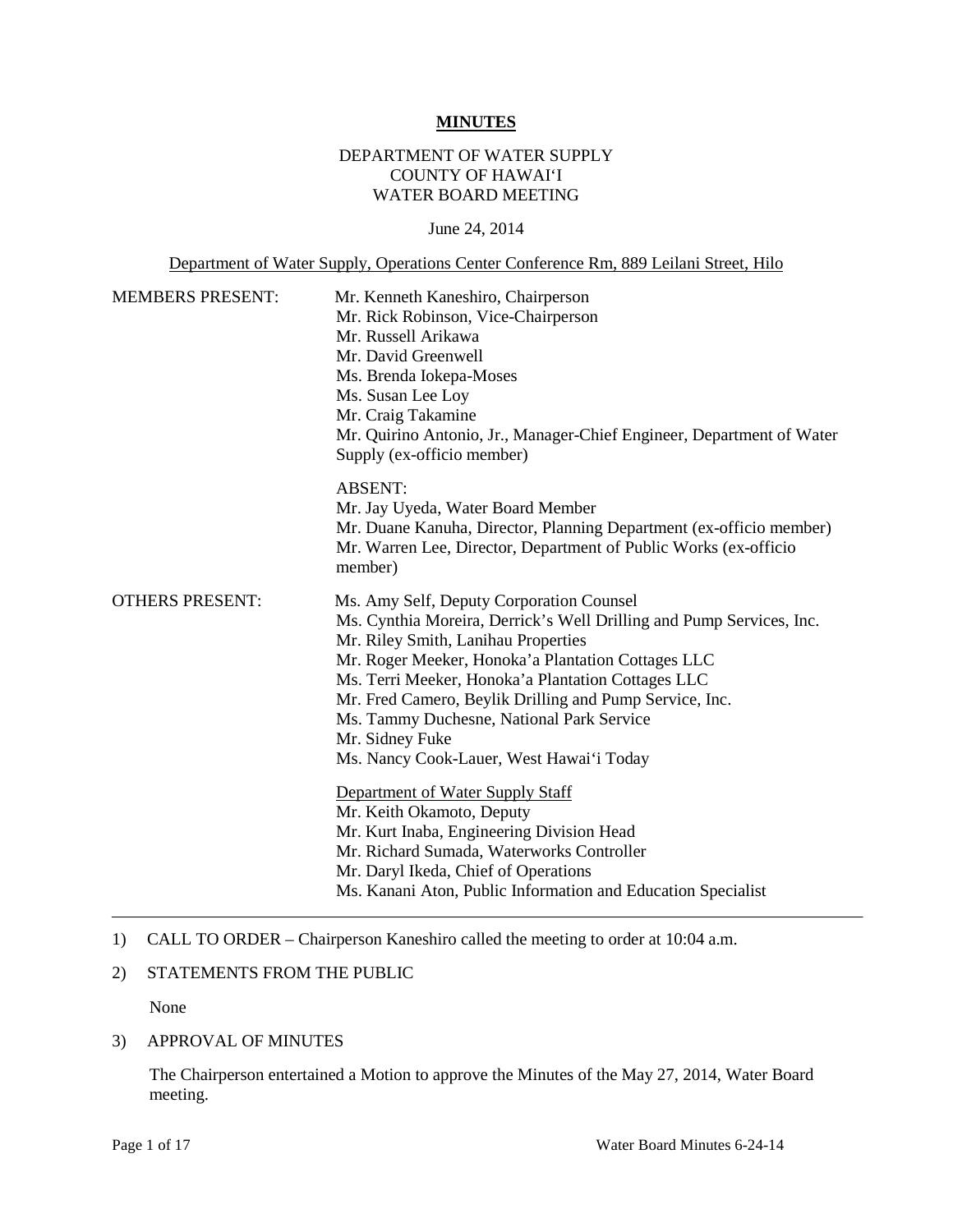ACTION: Mr. Arikawa moved to approve; seconded by Ms. Iokepa-Moses; and carried unanimously by voice vote.

## 4) APPROVAL OF ADDENDUM AND/OR SUPPLEMENTAL AGENDA

The Secretary noted that the Agenda erroneously listed the lowest responsible bidder for the Supplemental Agenda Item 7(A), JOB NO. 2014-1011, KAHALU'U B DEEPWELL REPAIR, as Beylik Drilling and Pump Service, Inc.; however, the Recommendation correctly stated that Derrick's Well Drilling & Pump Services, LLC was the lowest responsible bidder.

The Secretary noted that due to a numbering error, there is no Item 6 in today's Agenda.

ACTION: Mr. Robinson moved to accept Supplemental Agenda Item 7(A), JOB NO. 2014-1011, KAHALU'U B DEEPWELL REPAIR; seconded by Mr. Arikawa, and carried unanimously by voice vote.

## 5) HĀMĀKUA:

# A. **HONOKA'A PLANTATION RESERVOIR SITE:**

The owner of Tax Map Keys (3) 4-5-010:001 and 121, Honokaa Plantation Cottages LLC (HPC), and the DWS wishes to enter into a Water Development Agreement that would ultimately get DWS an approximate 1-acre lot for a 0.5 MG reservoir (on TMK 4-5-010:121) and HPC 100 equivalent units of water. With the Āhualoa-Honokaa Transmission Waterline Project, Phase 2 improvements, the reservoir desired will greatly improve DWS's ability to supply additional water to the main town of Honoka'a for potable use and fire protection. Currently, the transmission line serving the existing storage for the area is only a 6" waterline and the 12" transmission line from the Āhualoa Well does not feed the existing reservoir. The desired reservoir site is adjacent to the proposed 12" transmission line and at the same elevation as the existing reservoir. With the new Āhualoa Well and new 12" transmission line (Phase 1) in service, the system will be able to support the additional units proposed in the Agreement.

The Manager-Chief Engineer recommended that the Water Board approve the Water Development Agreement between DWS and HPC and that either the Chairperson or Vice-Chairperson be authorized to sign the documents, subject to approval by Corporation Counsel as to form and legality.

MOTION: Mr. Robinson moved to approve; seconded by Ms. Iokepa-Moses.

The Manager-Chief Engineer said that the Department has been working closely with Mr. Roger Meeker, the owner of the property in question. He noted that DWS had worked years ago with the plantation owned by Theo H. Davies, which was granted a water commitment for the property. Due to various circumstances, the water commitments were left alone, he said. The current owner of the property, Mr. Meeker, now is willing to donate a portion of his land for a reservoir site that dovetails with DWS's improvement plans for Honoka'a Town, the Manager-Chief Engineer said. Part of those improvements will come immediately after DWS's Phase 2 Āhualoa-Honoka'a Transmission Pipeline project. If the Board approves the Agreement on the dedication of the land to the Water Board, DWS will move forward with the design and construction of a reservoir that will match the existing reservoir that currently serves Honoka'a Town (i.e., the reservoir tank at Honoka'a Hospital).

Ms. Lee Loy asked Mr. Sidney Fuke, the consultant to Mr. Meeker, about the intended density. She noted that originally, the property was granted 107 units of water.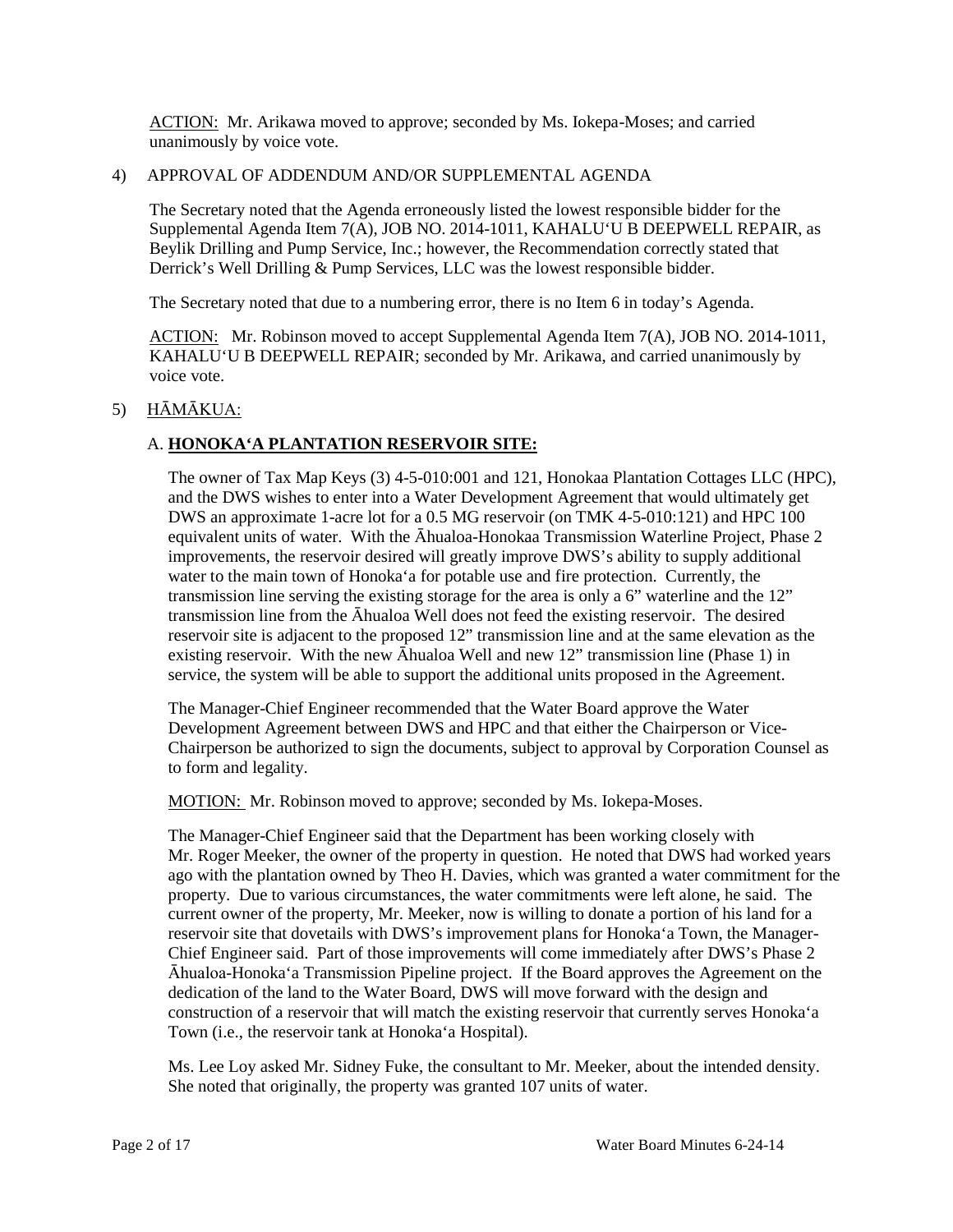Mr. Fuke first provided some background on the property, which was initially reclassified by the State Land Use Commission, and then re-zoned by the County back in the mid- to late-1970s. Subsequently, Theo Davies sold the property to Hāmākua Sugar, which itself closed its doors in 1990. However, prior to its closure, Hāmākua Sugar had planned to do a residential development both mauka and makai of the Māmalahoa Highway, near what is now Tex Drive-Inn. The plan was to develop employee housing and to provide land for the expansion of Honoka'a Hospital. The developers did some of that development, but as Hāmākua Sugar wound down its operations, it liquidated the properties. They sold properties on the mauka side, which is all part of the same zoning application, to developers including someone named Hagiwara, who did some residential development, Mr. Fuke said. In the 1990s, Mr. Sheldon Zane's Pheasant Ridge Corporation did some development in the area where Mr. Meeker's property is. Pheasant Ridge had the 107 water commitments, and did a six-lot subdivision; that is where six water commitments went. The seventh water commitment went to the lot that was for an affordable housing site, adjacent to the hospital. As for the remaining 100 water commitments, when the property was purchased by Mr. Meeker, the annual water commitment fees unfortunately were not paid. Under DWS Rules, nothing could be done with the property, Mr. Fuke said. Mr. Meeker has been working to see what could be done, and he has been working with DWS on how to expedite the overall water development system in the area. He noted that the source is there, and the transmission system is coming down to the area. The only remaining piece was the reservoir site, Mr. Fuke said. As it turns out, a portion of Mr. Meeker's property is ideal for a reservoir site. Instead of going through the condemnation process, etc., the idea was for DWS to restore the water commitment, and Mr. Meeker would pay all of the facilities charge and provide all of the necessary infrastructure to do the project. In exchange, Mr. Meeker would dedicate the one-acre site immediately. That is essentially what the Agreement is saying. Mr. Fuke said that the zoning is already in place for RS-10, whereby there will be one water unit for every 10,000 square feet. Mr. Meeker will only be able to develop to the extent of the water commitment allowed, i.e., up to 100 units. Mr. Meeker has alternative projects within the existing zoning, aside from the conventional 10,000-square foot subdivision; his plan right now is to work more closely with the Hospital to address the needs of the Honoka'a community – along the lines of assisted living or senior housing. The water commitment, as well as the zoning, would make that possible, Mr. Fuke said.

Mr. Fuke asked where Tex Drive-Inn is on the map that Mr. Inaba distributed to the Board.

Mr. Fuke said Tex Drive-Inn is on the Hilo side of the property.

Mr. Inaba said the map was kind of upside down. He said Tex Drive-Inn is across the street from Kou Street (in Honoka'a), right next to the tank, on the makai side of the road.

Mr. Robinson asked about the notation on the map showing "Proposed Phase 2 improvements (12-inch stub out)." He asked if that was coming down from mauka.

Mr. Inaba confirmed this.

Mr. Robinson asked whether the 6-inch line would be coming down from the location listed on the map as "existing Hospital Reservoir."

Mr. Inaba confirmed this; the map shows that the Hospital Reservoir serves the major portion of Honoka'a Town through that 6-inch line.

Mr. Robinson asked for confirmation that under the Agreement, DWS gets the one-acre lot for the reservoir tank site, and in exchange DWS gives 100 water meter credits. He asked how much water credits go for now.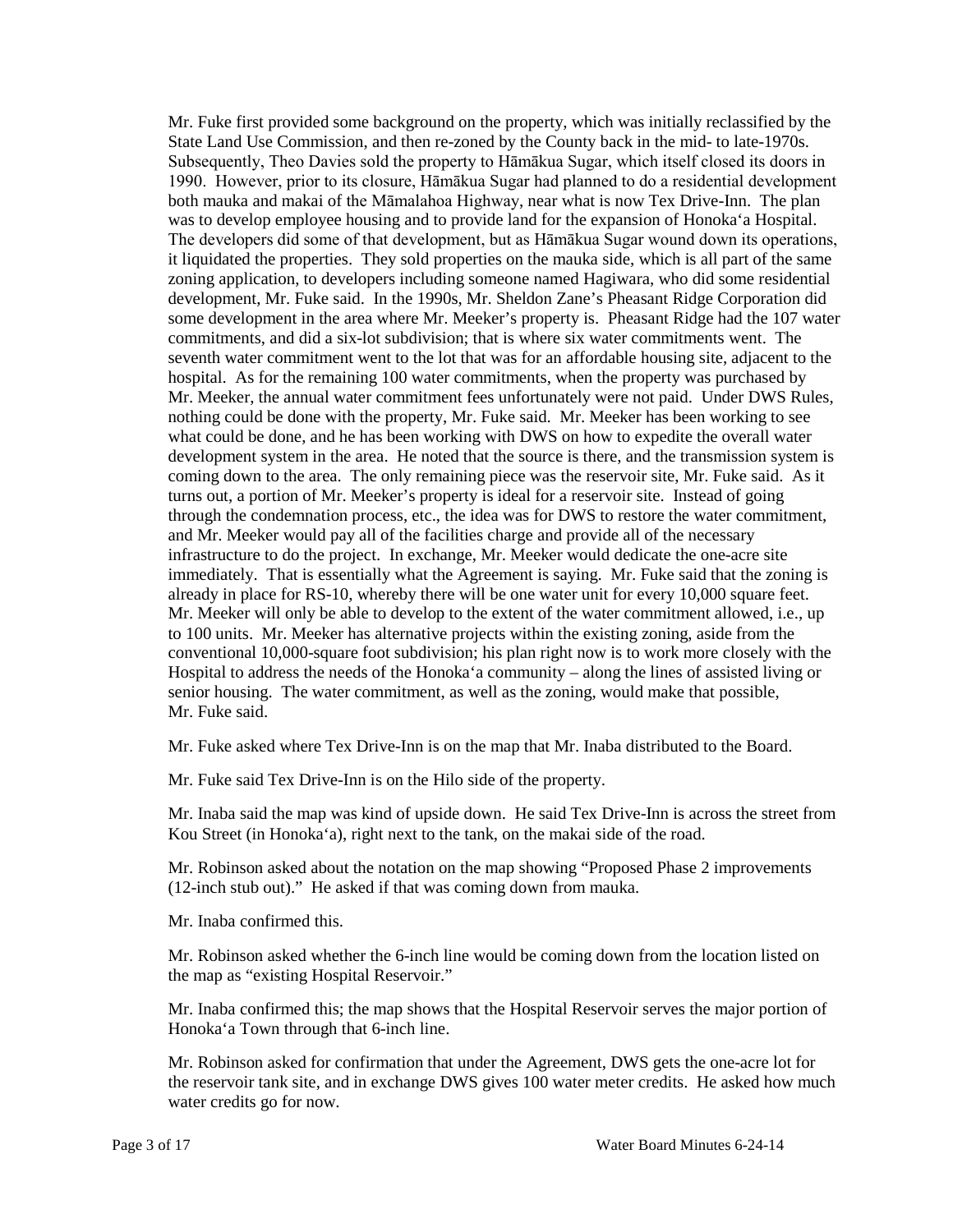The Manager-Chief Engineer said that the facilities charge for one unit of water is \$5,500.00; Mr. Meeker will be paying DWS the prevailing facilities charge for the 100 units. He confirmed that Mr. Meeker will be paying the prevailing facilities charge, and give DWS the one-acre parcel.

Mr. Greenwell said he thought Mr. Robinson was asking how much the water unit sells for; he asked Mr. Robinson whether that was different from the facilities charge.

Mr. Robinson said they were one and the same; the facilities charge is the meter charge. To get a water meter, one must pay a facilities charge.

Mr. Greenwell said he thought the value of the water unit is between the two parties, i.e., the price that DWS would be selling the water unit to someone, or the price that a developer would sell a water unit for.

The Manager-Chief Engineer said it was a long story, but the \$5,500.00 facilities charge is way less than it should be today. However, that is what the facilities charge still is.

Mr. Greenwell, noting that Mr. Fuke had said Mr. Meeker would be working with the Hospital, asked if Mr. Meeker was going to need any larger water meters than the residential meter.

Mr. Fuke said no, the Hospital already has its own project. It is Mr. Fuke's understanding that under the Agreement, Mr. Meeker would have 100 equivalent units of water, that would translate into about 40,000 gallons of water. Regardless of the size of the development, Mr. Meeker will not be able to do more than 100 individual residential lots because the limit is 40,000 gallons of water.

Mr. Greenwell asked if this was an extension of the Hospital.

Mr. Fuke said no.

Mr. Greenwell said that Mr. Fuke mentioned that Mr. Meeker was working with the Hospital.

Mr. Fuke apologized and said he kind of misspoke. What he intended to say was that because of the proximity of the Hospital, Mr. Meeker is looking into alternative plans aside from developing the conventional 10,000-square foot lot subdivision, and is exploring whether elderly housing or assisted living facilities might complement existing use in the area.

Mr. Robinson asked if all of the improvements for the waterlines in the area would provide service for the area mauka of the Māmalohoa Highway.

The Manager-Chief Engineer said yes, that is correct. The engineer in charge will come up with the policy for water availability for the mauka area; with these improvements, water availability will change in the mauka area. The Department will notify the Board when that new policy is formulated.

Chairperson Kaneshiro noted that he and Mr. Greenwell attended a course on facilities charges, etc., at the recent ACE14 Conference in Boston, where the attendees were cautioned about impact fees and the need to make sure that existing customers were not charged for impact fees incurred by developers. The attendees were urged to make sure that impact fees were covered by the cost of improving the water system, he said.

The Manager-Chief Engineer thanked the Chairperson for raising that subject, which he believed should be included in future discussions of DWS's water rates and facilities charges.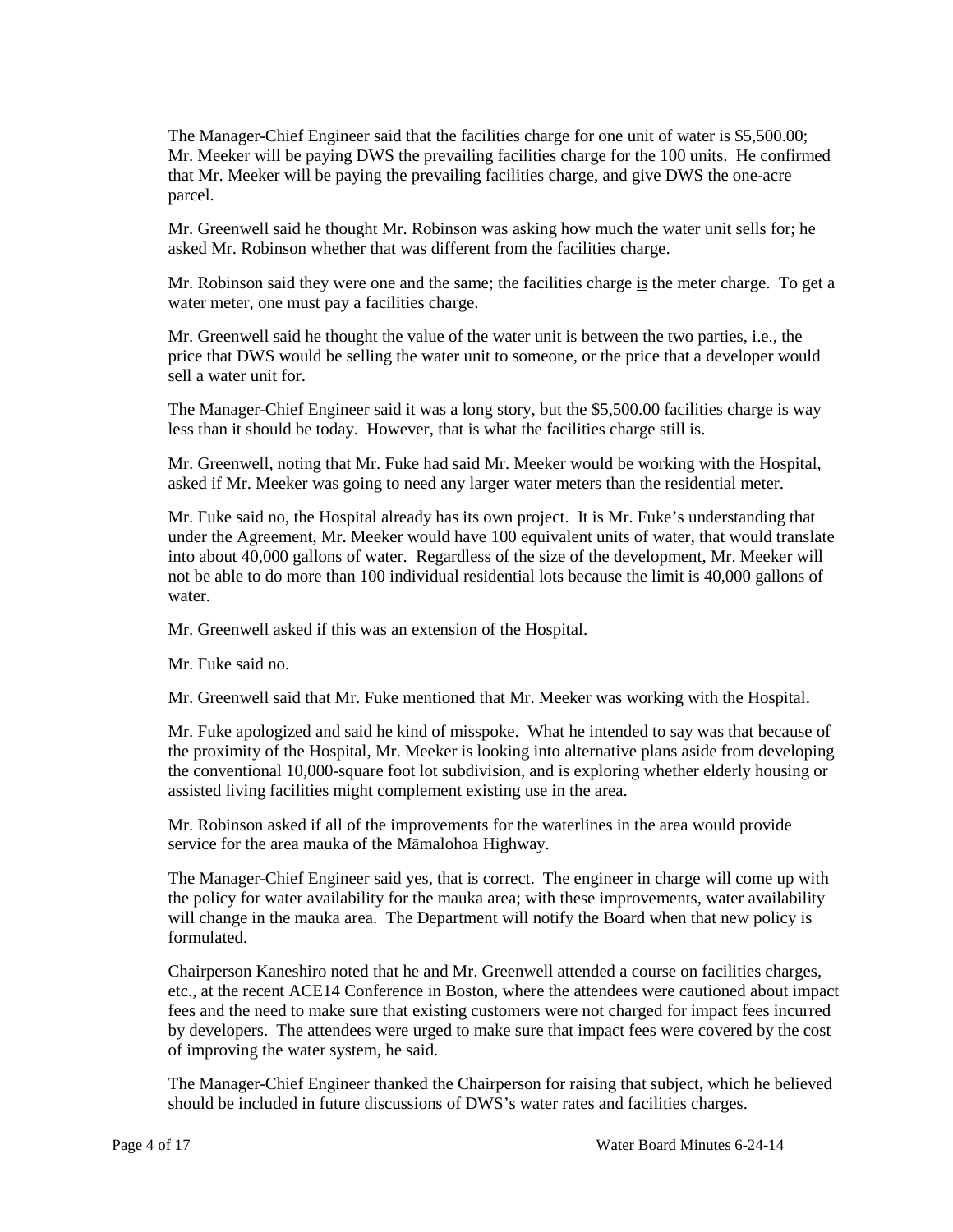Chairperson Kaneshiro said that the Board and DWS need to be very careful.

**ACTION:** Motion carried unanimously by voice vote.

(*Note: Due to a numbering error, there was no Item 6 in the Agenda.)*

## 7) NORTH KONA:

## A. **JOB NO. 2014-1011, KAHALU'U B DEEPWELL REPAIR:**

This project generally consists of the replacement of the existing well vertical hollow shaft motor, pump, column pipe, enclosing tube, lineshaft, lineshaft bearings and all appurtenant equipment, such as strapping, chlorination of the well and pumping assembly, in accordance with the plans and specifications.

Bids for this project were opened on June 19, 2014, at 2:30 p.m., and the following are the bid results:

| <b>Bidder</b>                                  | <b>Bid Amount</b> |
|------------------------------------------------|-------------------|
| Beylik Drilling and Pump Service, Inc.         | \$265,515.00      |
| Derrick's Well Drilling and Pump Services, LLC | \$254,000.00      |

Project Costs:

| <b>Total Cost:</b>                                             | <u>\$279,400.00</u> |
|----------------------------------------------------------------|---------------------|
| 2) Contingencies $(10\%)$                                      | \$25,400.00         |
| 1) Low Bidder (Derrick's Well Drilling and Pump Services, LLC) | \$254,000.00        |

Funding for this project will be from DWS's CIP Budget under Deepwell Pump Replacement. The contractor will have 270 calendar days to complete this project. The Engineering estimate for this project was \$310,000.00.

The Manager-Chief Manager recommended that the Board award the contract for JOB NO. 2014- 1011, KAHALU'U B DEEPWELL REPAIR, to the lowest responsible bidder, Derrick's Well Drilling and Pump Services, LLC, for their bid amount of \$254,000.00, plus \$25,400.00 for contingencies, for a total contract amount of **\$279,400.00**. It is further recommended that either the Chairperson or the Vice-Chairperson be authorized to sign the contract, subject to review as to form and legality by Corporation Counsel.

MOTION: Mr. Arikawa moved to approve; seconded by Mr. Greenwell.

Mr. Greenwell noted that DWS appears to be having a lot of problems with its wells in the Kahalu'u area. He asked whether that was due to aging infrastructure, or due to the pumps working too hard.

The Manager-Chief Engineer said it is a combination of several things. The Kahalu'u Shaft has been pumping higher chlorides lately, and these well repairs were sidelined for a while. DWS is now in a position to do these repairs, and wants to move forward on the repairs of this well. This will allow the Kahalu'u Shaft source to kind of rest, so that the chloride situation will improve, he said. He noted that with the Kahalu'u D Well coming online, DWS wanted to move forward on repairing this well. DWS has four wells in the area, he added.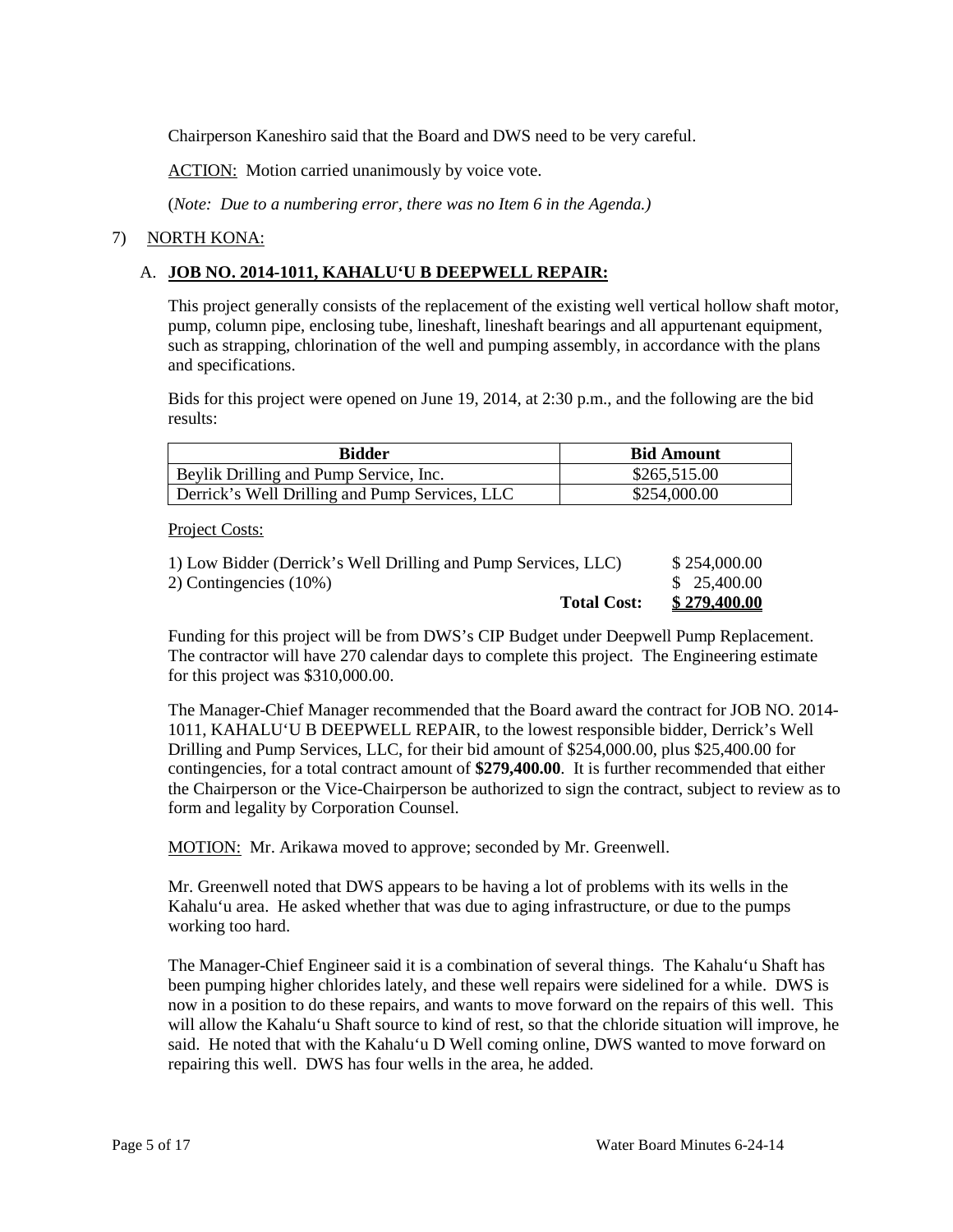Mr. Robinson asked whether the past performance of Derrick's Well Drilling & Pump Services, LLC, on the Kahalu'u Well D repair project had any bearing on this bid.

The Manager-Chief Engineer said the Kahalu'u Well D repair project would be discussed later during the Manager-Chief Engineer's Report. Derrick's had earlier provided the Board with a new time schedule, which can be discussed during the Manager-Chief Engineer's Report.

Mr. Robinson asked whether the continual delays on the Kahalu'u Well D repair project had any effect on this bid.

The Manager-Chief Engineer said no.

Ms. Lee Loy asked whether the difference between the bid price and the Engineering estimate of \$310,000.00 could portend a change order later on.

Mr. Clyde Young, explaining the difference between the estimate and the bid, said that DWS tries to rely on historical data when coming up with an estimate. Contractors constantly compete with each other, but their bids might come in higher or lower, depending on the contractor's workload. DWS does not know how the contractors are actually going to bid, but tries to nail down the estimate to within 10 percent.

The Manager-Chief Engineer said that the actual bids this time came in really close. Regardless of what Engineering's estimate is, it comes down to how the contractor bids, what the contractor's schedules are, etc.

Mr. Arikawa asked whether this repair has anything to do with the Kahalu'u Shaft improvement project.

The Manager-Chief Engineer said no.

ACTION: Motion carried unanimously by voice vote.

## B. **JOB NO. 2012-985** HUALĀLAI DEEPWELL **REPAIR – TIME EXTENSION REQUEST:**

The contractor, Beylik Drilling and Pump Service, Inc., is requesting a contract time extension of October 31, 2014. This is due to unforeseen events involving continuous high amps with the well attributing to the damage of the column check valves and submersible motor. This request is to cover the time expended on troubleshooting, well extraction and repair of damaged equipment; and the necessary time required to procure replacement materials and for reinstallation work. This event was beyond the control of the Contractor and the original scope of the repair.

*Note: There are additional costs associated with this time extension. Material and labor costs for replacement materials and repaired equipment to be conducted by Change Order request.*

 $1<sup>st</sup>$  time extension – 123 calendar days  $2<sup>nd</sup>$  time extension – 273 calendar days

The Manager-Chief Engineer recommended that the Board approve a contract time extension to Beylik Drilling and Pump Service, Inc, of 273 calendar days for JOB NO. 2012-985, Hualālai Deepwell Repair. If so approved, the contract completion date will be revised from January 31, 2014 to October 31, 2014.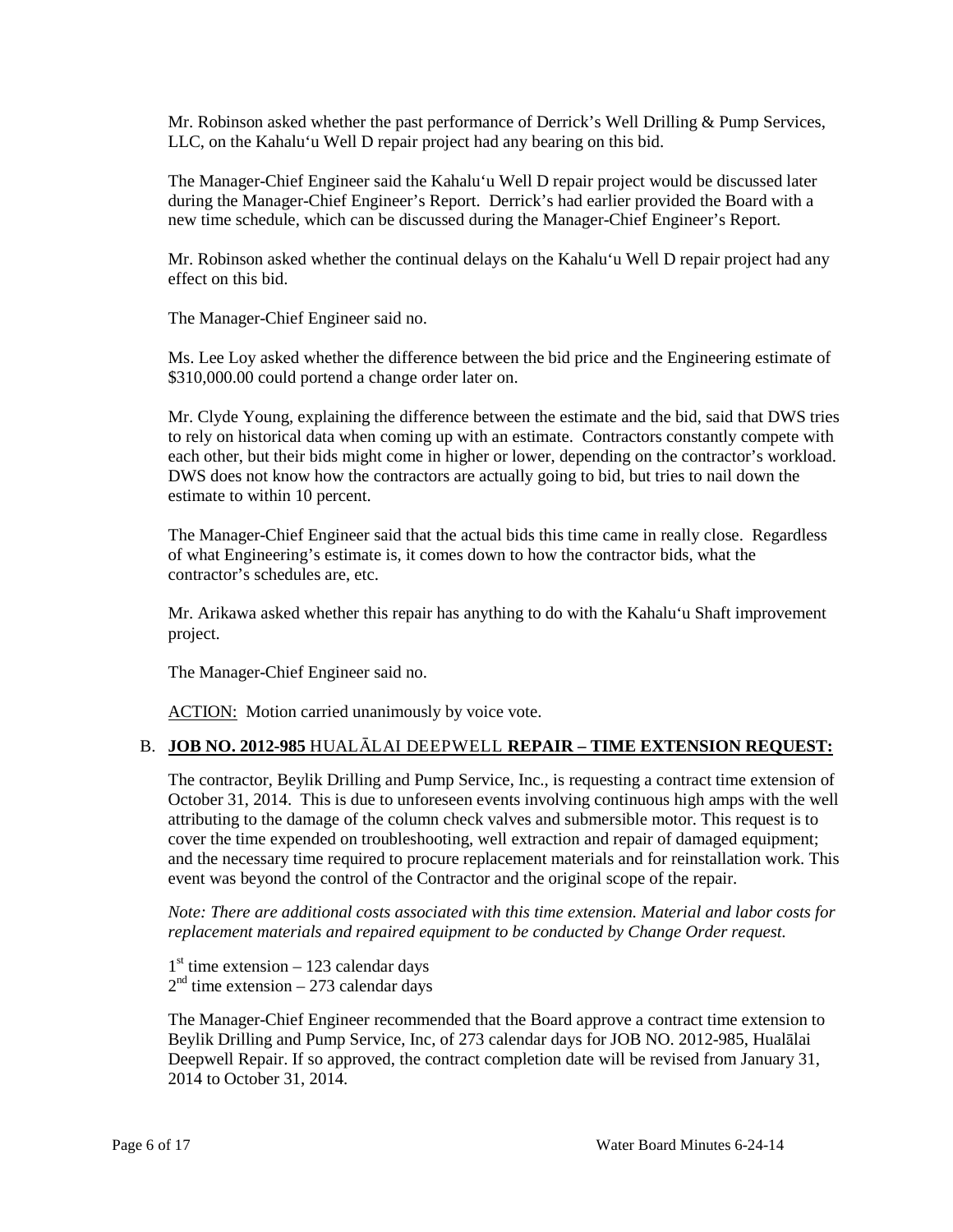MOTION: Mr. Greenwell moved to approve; seconded by Mr. Arikawa.

The Manager-Chief Engineer said that this project has been fraught with problems, and DWS just wants to move forward with the project. He said the contractor is on hand to give details on why the additional time is needed to complete the project.

Mr. Greenwell noted that DWS was having quite a lot of problems with pumps; he asked whether this was because DWS is way out in the Pacific, or because DWS is a small customer. He asked what the problem was, and what can be done about it. He noted that DWS's vendors are having pump problems, and asked what DWS can do to help these vendors.

The Manager-Chief Engineer said that he was not exactly sure where the problem lies (i.e., whether it is due to DWS's remote location out in the Pacific or because the manufacturers on the Mainland are not responsive, etc.) He said that he liked to believe that DWS's contractors are great contractors. DWS may need to impress on its contractors that they need to be wary of their suppliers, and that the contractors' contracts with their suppliers need to be enforced. The Manager-Chief Engineer said that on this project, there were circumstances out in the field that played into some of the delays. There was a problem with the transformer, and the transformer was replaced. The transformer problem was not the contractor's fault. The good thing is that there are great contractors here on the island, with whom DWS can work closely to solve problems locally.

Mr. Greenwell said he understood what the Manager-Chief Engineer was saying, but he wanted to know if DWS could put any pressure on whoever on the Mainland the contractor is dealing with; it seemed that the local contractors were not getting proper service.

The Manager-Chief Engineer said he was not sure if that is something that DWS could do.

Ms. Self said the discussion was veering off the Agenda.

The Manager-Chief Engineer said he did not know whether DWS could work with Corporation Counsel to try to enforce sub-contracts. However, DWS's contract with the contractor is *the* contract, he said.

Mr. Robinson noted that the contract actually expired on January 31, 2014, but there is a timeline showing the things the contractor has been doing since then. He noted that on the Troubleshooting/Repair Justification page, it says that the previous motor had prior issues with overcurrent trips. He asked whether that was due to HELCO varying the power up and down.

The Manager-Chief Engineer said he was not sure.

Mr. Young said that he did not have a copy of the Troubleshooting/Repair Justification page, but it had nothing to do with HELCO.

Mr. Robinson said the Troubleshooting/Repair Justification page also said: "May want to look into whether the soft starter is sized correctly, as it would not take the full load current input for the 4060V tap."

Mr. Young said the Department looks at everything whenever we're troubleshooting; it is a process of elimination. DWS obviously does not want to pull the pump out of the well until the staff verify that everything on the top-side, i.e., the Department's equipment, is okay. DWS also looks at whether there's a HELCO-related problem or a problem with the soft starter, the transformer or even the wiring. The troubleshooting process takes quite a bit of time, and DWS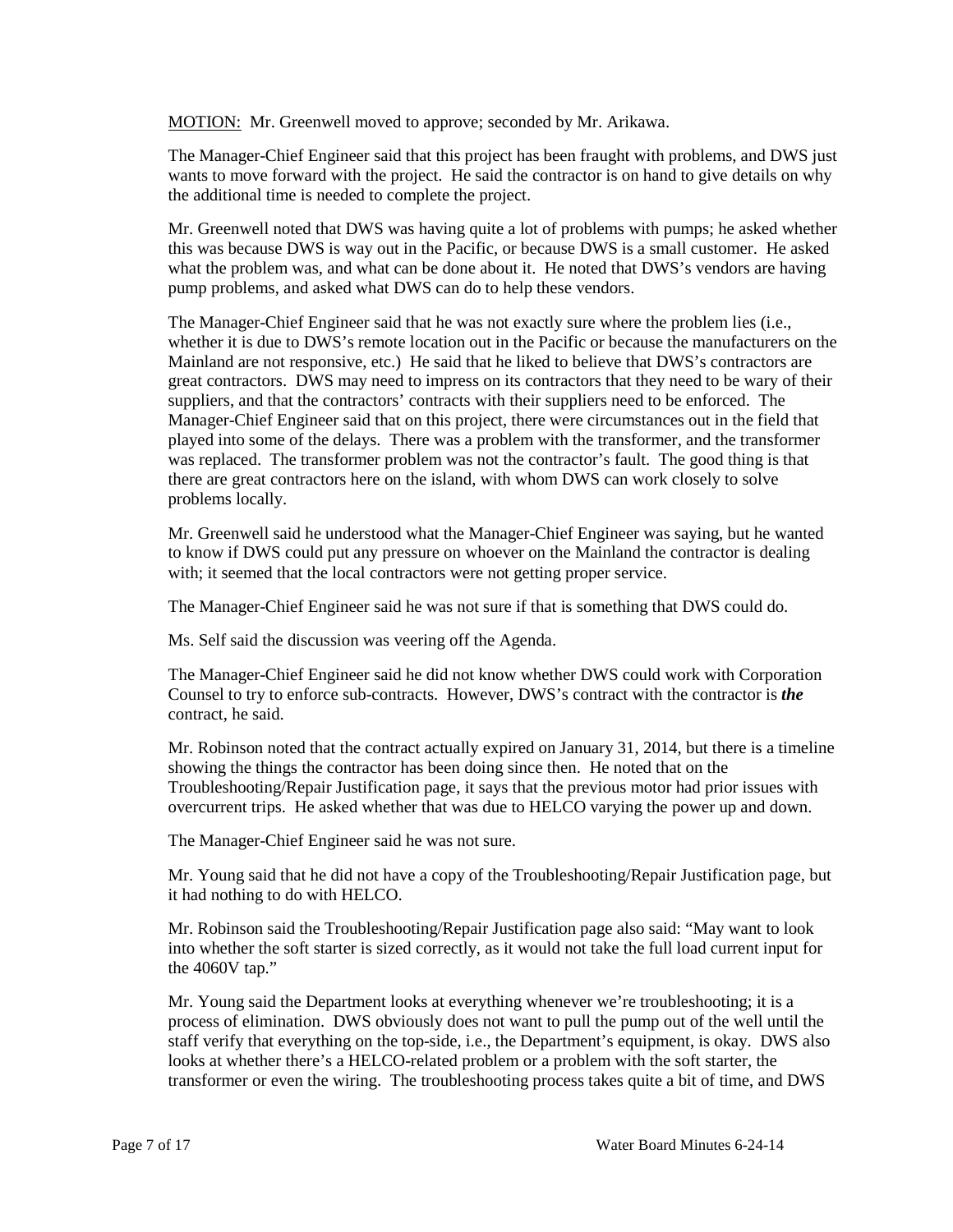at the time was down to only two electricians, so the process dragged on, Mr. Young said. This was no fault of the contractor, he added.

Mr. Robinson noted that SME USA, Inc., the sub-contractor, wrote to Beylik saying: "Based on photos…it appears most of the wear of the thrust assembly was while the motor was running backwards." He asked if it was true that motors run backwards.

Mr. Young said that motors will run backwards when they are shut off on submersible pumps. The water basically does back down the hole; there are what are called "deep check valves" that allow the water to go back into the well at a slow pace, he said. He said that obviously, it would not be good to have the motor spinning at a high speed.

Mr. Robinson said the SME letter also said: "It appears to have occurred due to a loss of proper lubrication. The lubrications may have been lost due to a water hammer, causing damage to the thrust assembly."

Mr. Young said yes, the thrust bearing was damaged, and DWS is thinking that a failure of the check valve was the cause. Unfortunately, the check valves were the original ones, so the Department basically owned the check valves. They were not supplied by the contractor. The Department does not know the root cause of why the well failed, but the culprit appears to be a check valve failure, Mr. Young said. DWS negotiated with the contractor on how to finish this repair, and to finish this repair, DWS needed to ask the Board for a time extension. DWS had to get additional parts, and needed to replace the check valves. The motor also needed to be repaired. The Department also needed to make sure that the pump, which was supplied by DWS, was not the cause of the well failure. There were some additional costs involved there, too, Mr. Young said.

Mr. Robinson asked if DWS self-insures or has some kind of insurance policy to cover damage such as this.

The Manager-Chief Engineer said the money for this kind of situation comes out of CIP funds; there is no insurance for this kind of situation. He noted that the additional existing well had only two check valves, and part of the repair that DWS plans to do involves putting in a third check valve. In the event of a shutdown, the third check valve will reduce the flow back into the well.

Mr. Young said that DWS is doing a bit of design improvements on the check valves, modifying them to improve their reliability. DWS does not want this kind of problem to arise again; the last couple of repairs DWS needed to do involved check valves. The check valves come straight from the manufacturer, but DWS is making improvements to them because of the uniquely deep-set nature of wells like Hualālai, which is over 1,500 feet deep. These deep wells have a lot of head and a lot of pressure, so hopefully the third check valve will break up the pressure a bit. The aim is to ensure reliability, Mr. Young said.

Mr. Robinson apologized for pursuing the subject. He asked about the line in the timeline: "Beylik commenced pulling well" on April 9, 2014. He asked if that meant that they pulled the pump out of the well.

Mr. Young said that was correct.

Mr. Robinson asked whether the contractor started pulling the well three months after the contract deadline on January 31, 2014.

Mr. Young confirmed that when the contractor finished the job back in January, the high amps problem arose. That was when the troubleshooting started, and after numerous checks of the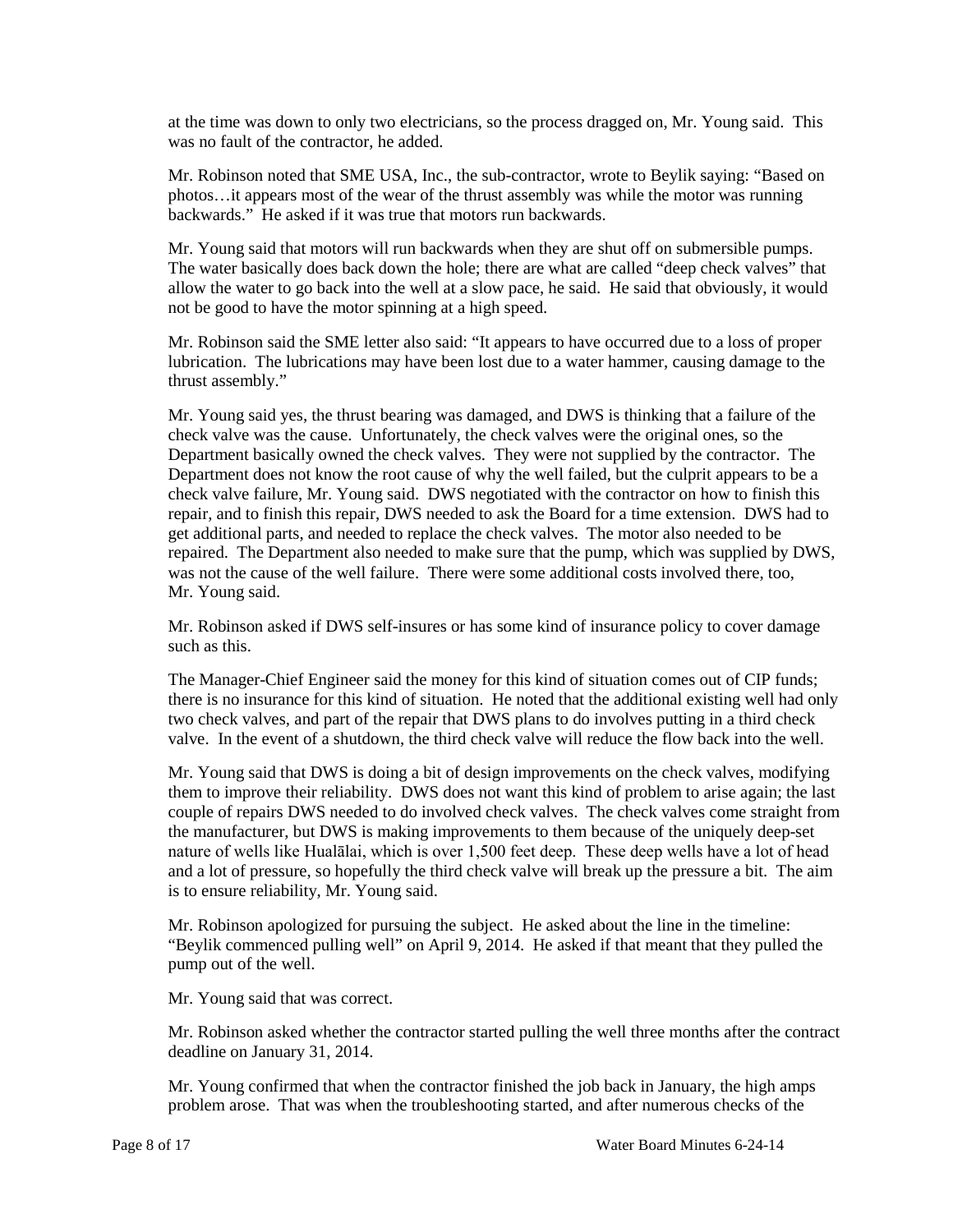starter, etc., DWS verified that all of the top-side equipment looked okay. It was only then that the pump was pulled.

Mr. Robinson asked whether part of the problem was that the upper check valve failed in the closed position.

Mr. Young confirmed this.

Ms. Lee Loy asked for confirmation that if there had not been a problem, there would be no need to ask for a time extension.

Mr. Young confirmed this.

Ms. Lee Loy asked whether from January through April 2014, DWS was using the time to do its troubleshooting.

Mr. Young confirmed this.

ACTION: Motion carried with six (6) Ayes: (Messrs. Arikawa, Greenwell, and Takamine; Chairperson Kaneshiro and Ms. Lee Loy and Ms. Iokepa-Moses) and one (1) Nay: Mr. Robinson.

## C. **JOB NO. 2012-985** HUALĀLAI DEEPWELL **REPAIR – CHANGE ORDER:**

The contractor, Beylik Drilling and Pump Service, Inc., is requesting a contract change order for the replacement and repair of damage materials and equipment, and troubleshooting services for Hualalai Deepwell. Due to high amps tripping off the well damage was incurred to the column check valves and submersible motor. Total project costs shall not exceed \$235,256.72. The description of additional materials and associated fees are as follows:

| \$53,611.72<br>Additional funds required for replacement and repair<br>of damaged materials and equipment. | ITEM | <b>DESCRIPTION</b> | <b>AMOUNT</b> |
|------------------------------------------------------------------------------------------------------------|------|--------------------|---------------|
|                                                                                                            |      |                    |               |
|                                                                                                            |      |                    |               |
|                                                                                                            |      | <b>TOTAL</b>       | \$ 53,611.72  |

| <b>Original Contract Amount:</b>                | \$79,223.00 |
|-------------------------------------------------|-------------|
| Original Contingency amount:                    | \$7,922.00  |
| 1 <sup>st</sup> Additional Contingency request: | \$94,500.00 |
| 2 <sup>nd</sup> Additional Contingency request: | \$53,611.72 |

The Manager-Chief Engineer recommended that the Board approve an increase in contingency of \$53,611.72 to Beylik Drilling and Pump Service, Inc., for JOB NO. 2012-985, HUALĀLAI DEEPWELL REPAIR.

MOTION: Mr. Greenwell moved to approve; seconded by Ms. Lee Loy.

The Manager-Chief Engineer said that the time extension meant additional costs to complete the project.

Mr. Greenwell asked how the Department calculates its contingency funds. He asked whether it was based on how much the contractor eats, versus how much the Department eats; he asked whether instead, it was just based on how much money DWS needs.

The Manager-Chief Engineer said most of it is a matter of looking at actual costs; it is not a matter of what DWS is willing to give up, or what the contractor is willing to give up. A lot of negotiating goes on, and it boils down to what is fair to both sides, he said. He said that at times,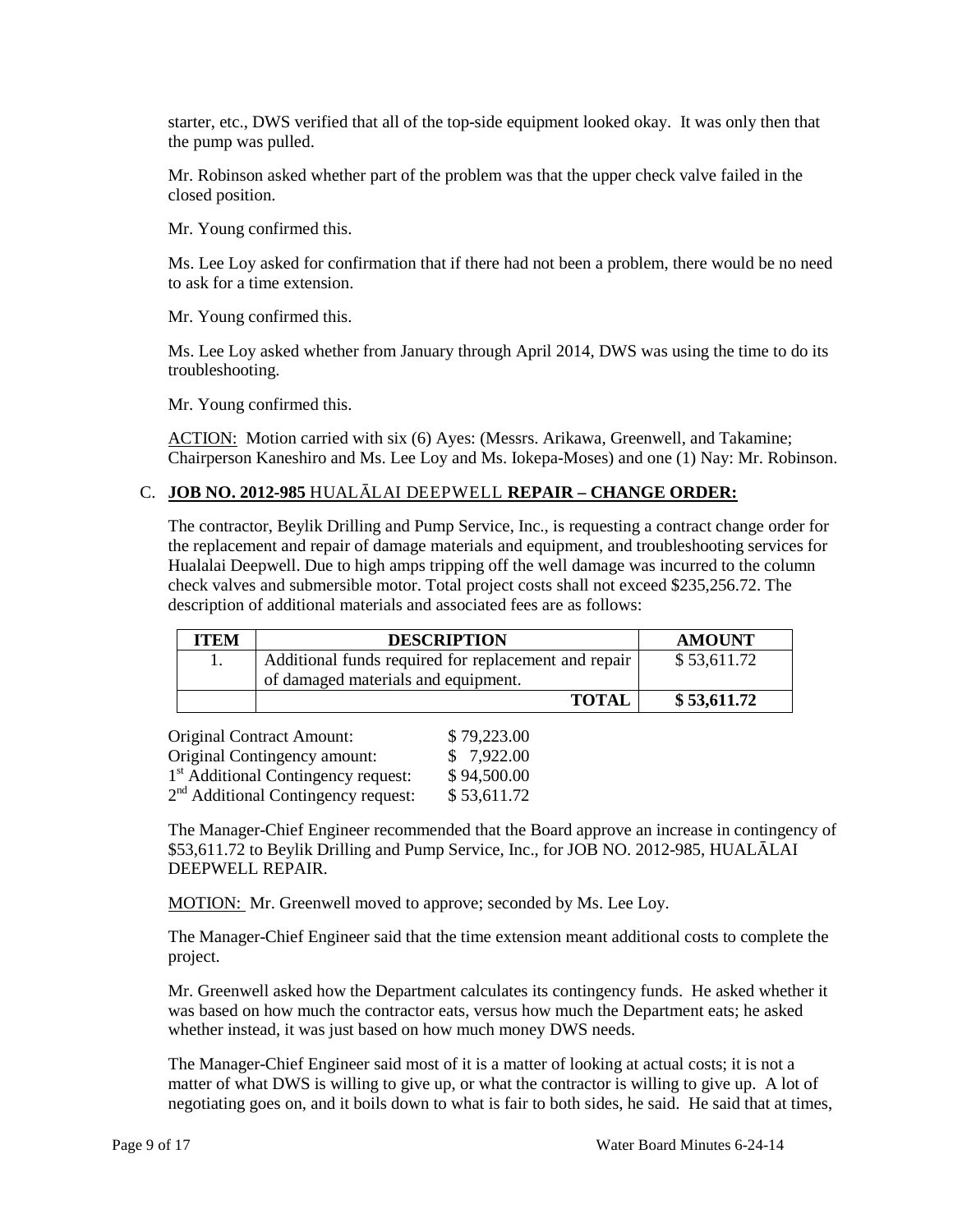the initial 10 percent contingency is not drawn on to complete a project. In this case, DWS overran the contingency by 100 percent due to circumstances in the field, so there is no calculation involved. Instead, DWS negotiates with the contractor to see what it will cost to solve the problem, and DWS looks to see if there is CIP funding available. In that case, DWS will come before the Board. If there is no CIP funding, the option is either to cancel the project, or look for other means of funding. Fortunately, in the current case, there is some play in the CIP funding.

Mr. Takamine asked what the first change order of \$94,500.00 was for.

Mr. Young said it was for the transformer. This project had multiple problems, and the transformer was one of the problems. It looked like it was a bit under-sized, so DWS addressed the transformer problem. However, DWS still had high-amp issues.

Ms. Lee Loy asked what the original Engineering Estimate for the project was.

Mr. Young said that he did not know offhand the Engineering Estimate for this project.

The Manager-Chief Engineer said that the initial contract amount was \$79,000.00, and the Engineering Estimate was probably a little more or a little less. He said he could find out what the Engineering Estimate was, but he too did not know what it was offhand.

Ms. Lee Loy said that going forward, it would be very helpful, especially when looking at change orders, to provide the Engineering Estimate. She asked what the current status of the project is, now that the pump has been pulled out of the well.

Mr. Young called Mr. Fred Camero, the contractor, to respond.

Mr. Camero said that the project is about 80 percent completed. The motor has already been repaired, or about 95 percent. The pump has been taken apart and inspected. The third check valve needs to be ordered, and once the third valve comes in, Beylik will be able to do the reinstallation.

Ms. Lee Loy asked whether the time extension would be until October 2014.

Mr. Camero said yes, based on the delivery time of the check valve and the re-installation.

ACTION: Motion carried unanimously by voice vote.

## D. **FIRST SUPPLEMENTAL WELL DEVELOPMENT AGREEMENT DATED AUGUST 12, 2009; PALANI WELL (TMK: 7-4-002:008):**

The developers Lanihau Properties, LLC, West Hawaii Business Park, LLC, and Palani Ranch Company, Inc. ("Owners") request an extension of the "Completion Deadline" identified in Section 1(b) of the First Supplemental Well Development Agreement dated August 12, 2009 ("Agreement"), due to circumstances beyond the control of the Owners. The original "Completion Deadline" as specified in the Agreement was December 31, 2011. An extension of the "Completion Deadline" to June 30, 2014 was given by the Board on December 18, 2012.

The present request would extend the completion deadline to December 31, 2014.

DWS Staff has been kept apprised of the situation and has no objections to the extension request. All other requirements and conditions of the Agreement will remain unchanged.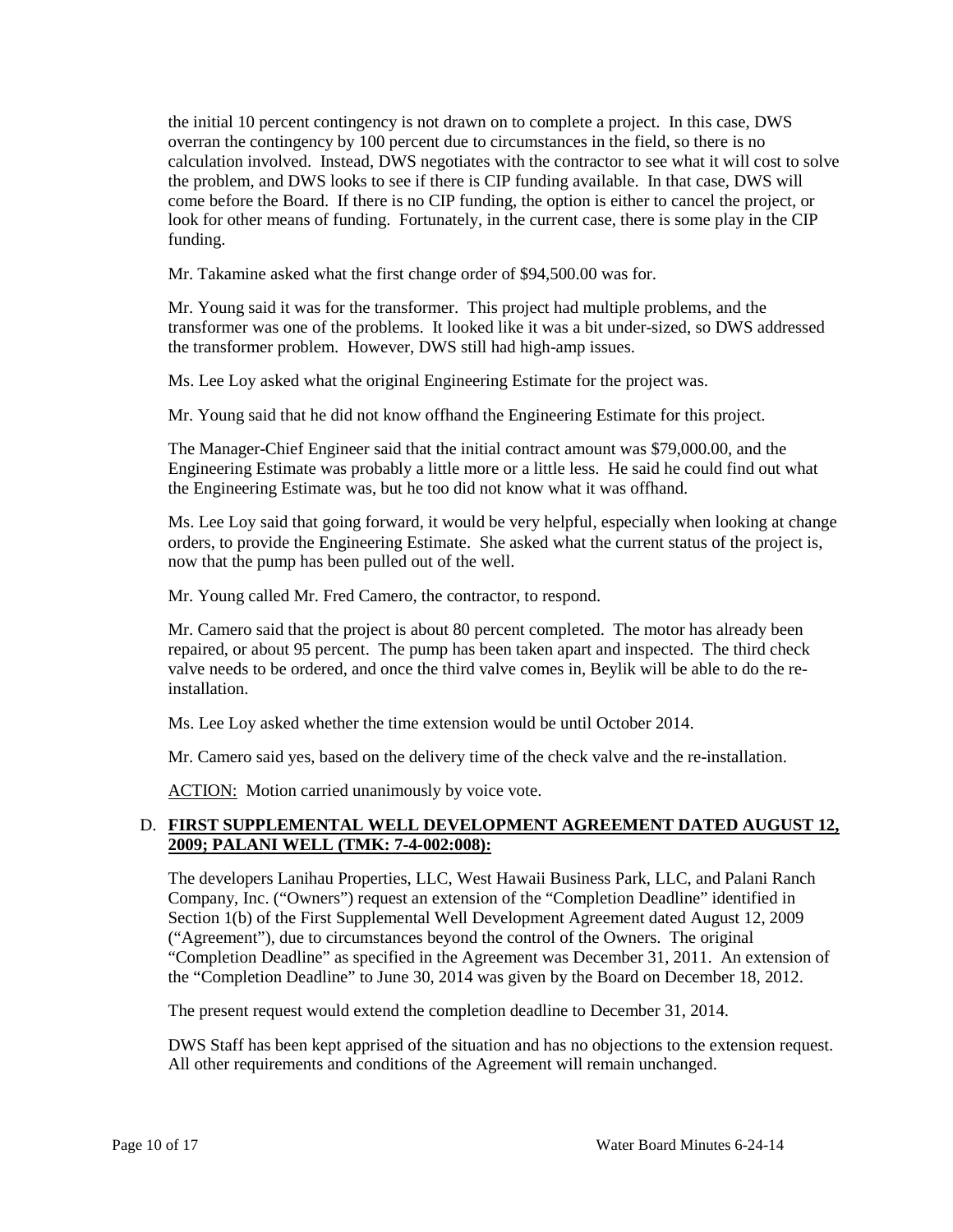The Manager-Chief Engineer recommended that the Board approve the extension request to change the "Completion Deadline" as defined in the First Supplemental Well Development Agreement from June 30, 2014 to December 31, 2014.

Mr. Greenwell asked to be recused from the discussion of this Item.

MOTION: Ms. Lee Loy moved to approve; seconded by Mr. Robinson.

The Manager-Chief Engineer said that Palani Ranch was on the verge of dedicating their well to DWS when unfortunately, the pumps stopped running and could not be restarted. The Item today is a time extension request, and it is hoped that the December 31, 2014, deadline is more than enough time to do the necessary repairs, he said. Mr. Riley Smith from Palani Ranch is here to answer any questions, he added.

Ms. Lee Loy said she did not have any questions, but instead thanked Mr. Smith for coming to the Board today and on previous occasions to provide updates on the project.

Mr. Robinson observed that there seemed to be a lot of problems with pumps in West Hawai'i. He asked whether it was the water that was causing the problems.

Mr. Smith said no, it was not the water. He said that high pressure conditions prevail at the well, which is at the 1,700-foot elevation. The well is taking water from sea level and bringing the water up. At 1,700-feet elevation, it is a high-pressure situation, with 500-600 psi. He said that Mr. Fred Camero of Beylik Drilling and Pump Service, Inc. is the contractor. Palani Ranch is working very cooperatively with DWS and Beylik, along with Palani's design consultants, Akinaka & Associates and Okahara & Associates, to solve the pump problem, Mr. Smith said. Everybody understands how critical this project is, because it will provide water for all of the community projects in the area, he said. Mr. Smith noted that Palani Ranch had similar problems at its Hualālai well, involving the failure of check valves and thrust bearings. He said the project is 95 percent complete. Mr. Smith said he was withholding \$500,000.00 from the contractor, who would like to get the money, and Palani Ranch would like to give it to the contractor. Palani Ranch wants to dedicate the well to DWS, and so everyone is diligently cooperating to get it up and running. He noted that there are high-level aquifers in North Kona that are very different from the low-level aquifers that occur on the east side of the island. These high-level aquifers make for high pressure, and it makes things a bit more complicated, Mr. Smith said. He said to Mr. Robinson that he must have experienced similar problems with the wells in the Keauhou area.

ACTION: Motion carried with six (6) Ayes: Messrs. Arikawa, Robinson and Takamine; Chairperson Kaneshiro, Ms. Lee Loy and Ms. Iokepa-Moses; and one (1) Recusal: Mr. Greenwell.

## 8) MISCELLANEOUS:

## A. **DEDICATION OF WATER SYSTEMS**:

The Department received the following documents for action by the Water Board. The water systems have been constructed in accordance with the Department's standards and are in acceptable condition for dedication.

**1. GRANT OF EASEMENT** Grantor: EWM Enterprises, LP Tax Map Key: (3) 9-5-024:069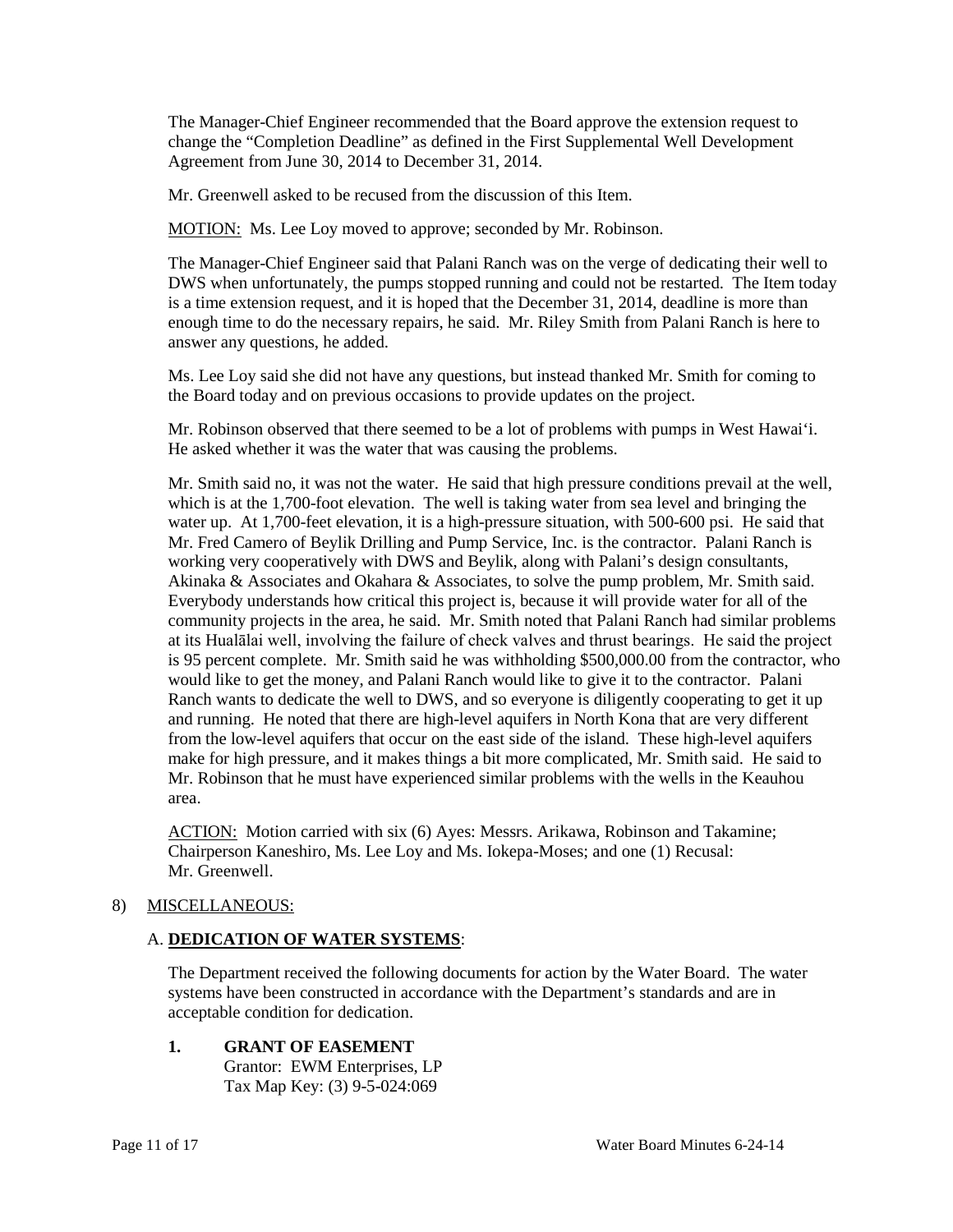The Manager-Chief Engineer recommended that the Water Board accepts these documents subject to the approval of the Corporation Counsel, and that either the Chairperson or the Vice-Chairperson be authorized to sign the documents.

The secretary noted that there was a typo on the Agenda: the TMK for the Grant of Easement should be (3) **9-5**-024:069 (instead of (3) 5-9-024:-69).

Ms. Self said there should be a Motion to Amend.

MOTION TO AMEND: Ms. Lee Loy moved to amend the Recommendation and the TMK to reflect (3) 9-5-024:069.

Mr. Robinson asked whether this TMK was in Ka'u.

Mr. Inaba confirmed this.

ACTION: Motion to Amend passed unanimously by voice vote.

ACTION: Mr. Robinson moved to approve the Main Motion as amended; seconded by Ms. Lee Loy, and carried unanimously by voice vote.

## B. **MONTHLY PROGRESS REPORT**:

Mr. Robinson asked whether CTS Earthmoving still had a little bit to finish the project.

Mr. Inaba said the construction is complete, and the only thing left is the Hawai'i Compliance Express (HCE) requirement.

### C. **REVIEW OF MONTHLY FINANCIAL STATEMENTS:**

Mr. Robinson said he had three questions. He asked about the entry on the Balance Sheet which mentions how cash increased by about \$6.5 million, due to positive cash flows from operations and development activity, and has resulted in increases in the General Fund in Treasury, CIP and Facilities Charge collections. He asked how the numbers were allocated to those three accounts.

Mr. Sumada said that the amounts in Facilities Charge collections are not allocated; those are deposits that are made directly to that account, based on what DWS received.

Mr. Robinson asked if those were actual deposits.

Mr. Sumada said yes, they are deposits from developers. The CIP reserves account is an account that receives allocations periodically. Mr. Sumada said he transfers money from the General Fund to this CIP reserve account, in order to fund projects, while making sure that there is enough money left in the General Fund to cover daily disbursements. Typically, Mr. Sumada makes transfers at fiscal year end, or when the General Treasury account accumulates enough deposits from water sales, he said. It is not an exact science; Mr. Sumada does not transfer amounts based on a formula; he transfers money when he feels he can keep enough money in the bank, while funding construction at the same time.

Mr. Robinson said that Mr. Sumada is just balancing the accounts, so to speak.

Mr. Sumada confirmed this.

Mr. Robinson asked about the General Funds in Treasury account.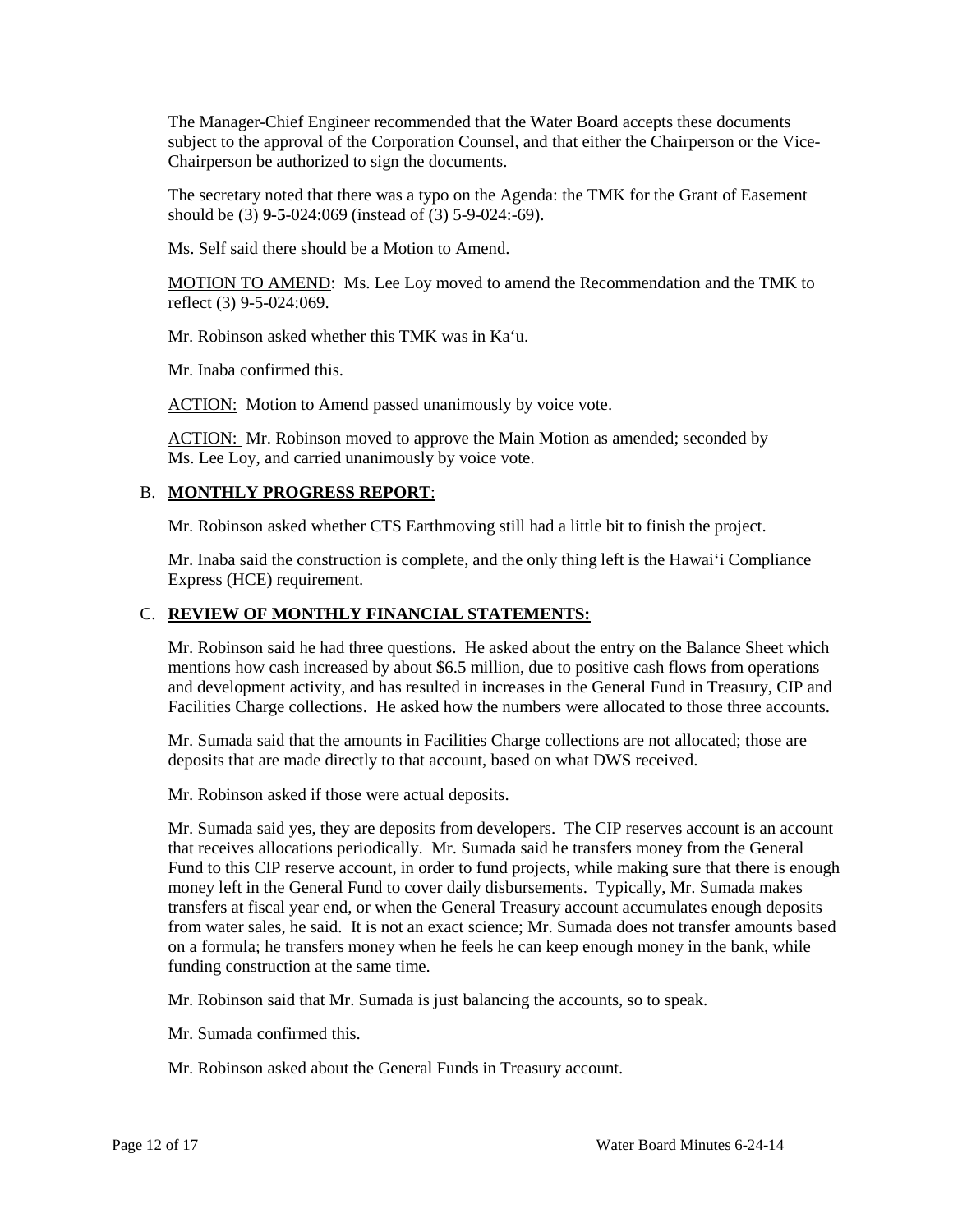Mr. Sumada said that is DWS's general checking account, so all deposits from water sales, etc., go in, and all checks that DWS writes come out of that account.

Mr. Robinson asked whether the \$2.1 million mentioned on the Balance Sheet would be left there to balance the account, and would be allocated if need be.

Mr. Sumada confirmed this.

Mr. Robinson said his second question was on Page 3 of the Financial Report, under "Deferred Charges, Preliminary Survey and Investigations." He asked what that would be.

Mr. Sumada said those are projects that are at the design stage; they are projects which will eventually involve construction of some sort. DWS is paying consultants to develop plans, etc., and those costs accumulate in this account. When construction begins and a contractor is hired, those funds move into the CIP accounts.

Mr. Robinson said in that case, they would not be considered "soft costs" as part of CIP; they would be a separate account, and would only become CIP at the point that the project starts.

Mr. Sumada said that was correct.

The Manager-Chief Engineer agreed, saying that this would happen during construction. The Preliminary Survey and Investigations are basically the design consultant contracts that are ongoing; once the design is complete, additional funding may be allocated separately for construction.

Mr. Robinson said that if, for example, there is a construction project valued at \$10 million, once the contract is initiated, Mr. Sumada may then transfer \$250,000.00 from this account into the CIP, for the construction. It would be reflected as "soft costs," and then the construction amount would be "hard costs" for the project.

Mr. Sumada confirmed this.

Mr. Robinson asked if it would show up in the CIP for the project itself.

Mr. Sumada confirmed this.

Mr. Robinson said that the third question he had involved collections, on the last page of the Financial Statements. He asked why December 2012 receivables were so much higher than December 2013 receivables. Mr. Robinson said that really jumped out at him.

Mr. Sumada said he would have to check, and get back to Mr. Robinson on that. He was not sure why there was such a big difference between the December 2012 receivables and December 2013 receivables.

## D. **MANAGER-CHIEF ENGINEER'S REPORT:**

The Manager-Chief Engineer asked that Item No. 4, regarding the Kahalu'u D Deepwell Repair & Improvements Project Update, be handled first, because Ms. Cynthia Moreira of Derrick's was on hand to answer questions. Derrick's was given a time extension until July 22 to complete the project; Derrick's provided the Board today with a new timeline that will take things to August 15, 2014, i.e., past the July 22 deadline. The Manager-Chief Engineer said that Ms. Moreira will need to come in for another time extension request at the July 22 Board meeting. He said that Derrick's has been diligent in working with its suppliers on the Mainland to get the pump motor here to the Big Island. DWS will take a good look at the timeline Ms. Moreira provided today,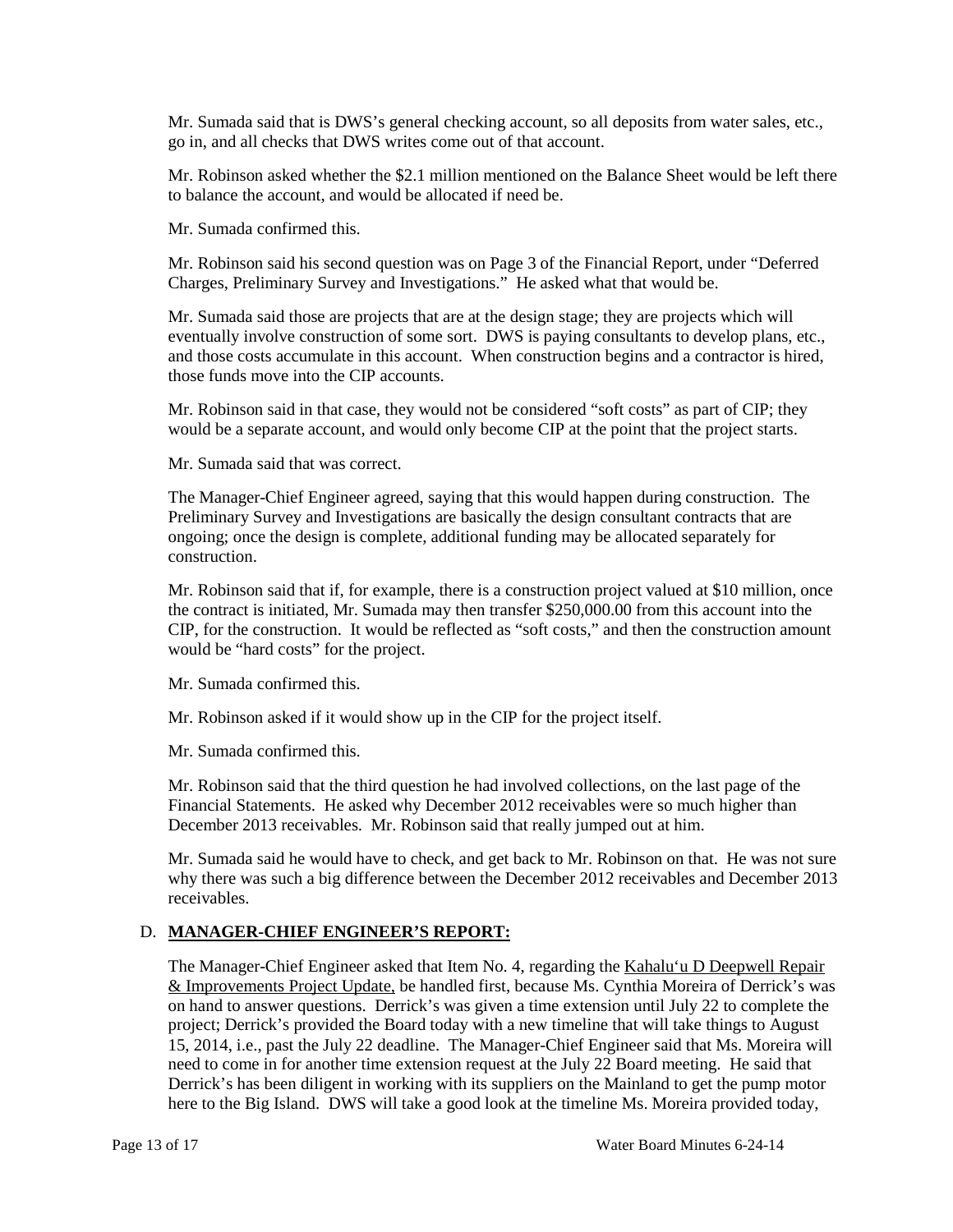and will come up with a Recommendation for next month's meeting. He held out the possibility that Derrick's could complete the project by July 22, but in the meantime, Ms. Moreira is here to answer the Board's questions.

Mr. Greenwell said he expected that Ms. Moreira would be in next month to request a time extension, and to provide an update on the project.

The Manager-Chief Engineer said that he had let Ms. Moreira know that it would be best if she attended future Board meetings to report on progress of the project; he noted that the Board has been very sympathetic regarding the project delays.

Ms. Iokepa-Moses asked Ms. Moreira if communications with the Mainland had improved.

Ms. Moreira confirmed that National Pump Company, with whom she is now dealing, has taken over the project, and has notified her that the pump has been shipped over. The pump is expected to arrive on the island July 2 or July 3. At that time, Derrick's can look at its schedule again, to coordinate with the sub-contractors on the project to ensure that there are no conflicts. She confirmed that National Pump has corresponded by letter, and has provided an update about when the pump was ready, etc.

The Manager-Chief Engineer's Report continued as follows:

- 1) Pu'ukala/Kona Ocean View Properties Subdivision Improvement District Update Mr. Inaba said that work has slowed down due to a number of rainout days. The contractor is scrambling to repair what the rain is damaging. Meanwhile, the waterline is close to completion, and the service lateral is ready to go, Mr. Inaba said. Things are on schedule, and the contractor is keeping track, and coordinating the rainout days with DWS.
- 2) Waikoloa Reservoir No. 1 Update The main consultant, Kleinfelder, has received the final report on environmental issues, and they should be submitting it this week, Mr. Inaba said. DWS is hoping get this bid out before the end of the year. Mr. Greenwell asked what was happening with the fence and DLNR's forest boundaries, which Mr. Inaba mentioned at last month's meeting. Mr. Inaba clarified that it was DHHL, not DLNR, to whom DWS submitted an application regarding the fence and DHHL's forest boundaries.
- 3) Kawailani Tank Update Mr. Inaba said that the fence posts should be done this week, and the paving should be done by next week. HELCO has relocated their pole, which had been directly in front of DWS's property. DWS should now be able to do all of its equipment testing. DWS has been coordinating with HELCO and Hawaiian Telcom, to reconnect to the site.
- 4) Kahalu'u D Deepwell Repair & Improvements Project Update *Item handled earlier*.
- 5) Material Bid No. 2014-02, Section 20 Solid State Reduced Voltage Soft Starter The Manager-Chief Engineer noted that Mr. Robinson last month had inquired about the list of all of the equipment that was part of this \$5.4 million bid. DWS put the list in the Board packets. The Manager-Chief Engineer said that DWS will only be buying items from this list on an as-needed basis.
- 6) Public Information and Education Specialist Update Ms. Aton noted that she had emailed news articles to the Board, including items regarding the safety issues prompting the removal of eucalyptus trees in front of the Waiākea Office Plaza. She also noted a brief news item regarding the shutdown yesterday of the Ocean View well for repairs this week. DWS is planning for a public meeting on the Lālāmilo Windfarm Repowering Project, which will take place soon.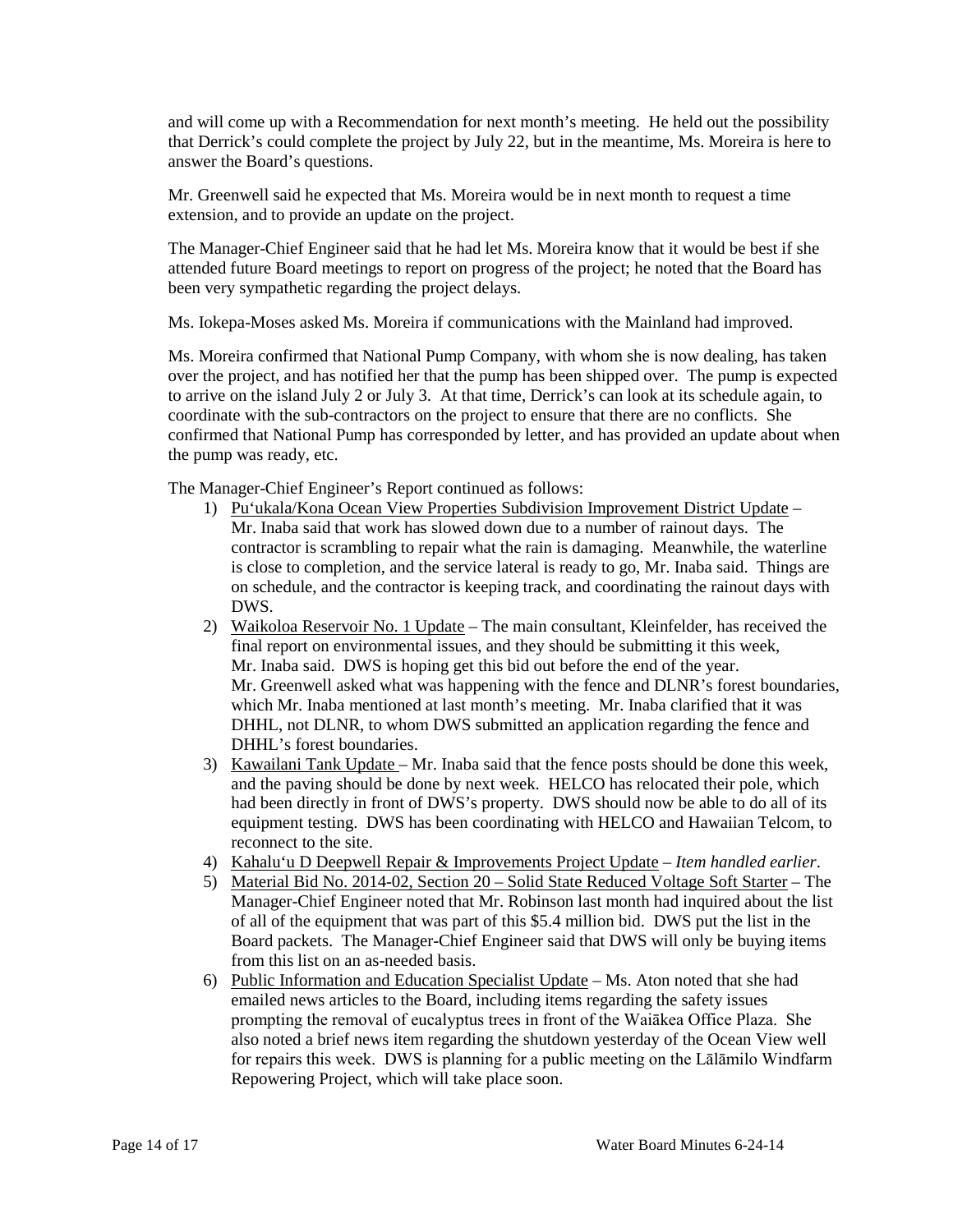The Manager-Chief Engineer noted that the Legislative Auditor had written the Water Board about the audit of DWS's process for standpipe sign-ups. The letter said that the audit found no issues regarding the way DWS conducted the Ocean View sign-ups; the Legislative Auditor has suspended their report amid other priorities, according to the letter. DWS had hoped to see direction from the Legislative Auditor on what process DWS should use in future sign-ups, but the letter made no such mention, the Manager-Chief Engineer said. He proposed putting a discussion of this subject on next month's Agenda, to explore what DWS's next steps might be on future standpipe sign-ups. Right now, it is basically status quo, he said.

## E. **CHAIRPERSON'S REPORT:**

Chairperson Kaneshiro reported on the recent American Water Works Association (AWWA) ACE14 Conference, which took place from June 9 to June 11. Former New York Mayor Rudy Giuliani gave a truly inspirational speech on leadership, he said. The threat posed by aging infrastructure was raised in Mayor Giuliani's talk, and was a recurring theme throughout the conference. The Chairperson said that DWS needs to raise rates in order to fund the replacement of aging infrastructure, and the Department must educate its customers on the reasons for raising rates.

The Manager-Chief Engineer said that DWS is in the process of executing its contract with the water rate study consultants, who will be reporting to the Board in the next few months.

The Chairperson returned to the discussion of Mayor Giuliani's speech, which dealt with essential leadership traits, including setting goals, being optimistic, taking chances, being well-prepared, preparing for the worst, establishing teamwork, asking others about one's weaknesses, knowing one's limitations, and communication. The most important trait is caring about your people.

Mr. Arikawa said he really enjoyed the Introduction to Water and Sewage session he attended with Ms. Lee Loy. Participants were given a puzzle to put together, which taught how a system works.

Mr. Greenwell said that when DWS introduces a water rate increase, it must be very careful to avoid the way Oahu has done their rate increases. The danger lies in giving the impression that the rate increase is an artificial one; Mr. Greenwell said that is the way Honolulu has gone, i.e., playing catch-up and raising rates precipitously. This has led to the public criticizing Honolulu when there is a main break, a frequent occurrence, that leads to huge water losses. DWS needs to educate the public so that they understand the need for rate increases.

Mr. Robinson, noting that he attended the public officials meeting, was struck by what happens when water becomes politicized; people make short-term decisions to make constituents happier or to satisfy a specific concern. In a politicized atmosphere, there is no long-term planning such as CIP and infrastructure planning.

Ms. Lee Loy said that one of her take-aways was that people tend to take water service for granted; water departments across the country do such a good job at supplying water that people fail to see what goes into letting people just turn on the tap. DWS is doing a lot of things right, but coming up with long-term solutions and hard decisions will take courage and strong leadership.

The Manager-Chief Engineer thanked the Board for their willingness to become educated about the water industry; there are a lot of things to learn about it. He mentioned the example of pro golfer Michelle Wie, who finally made her first major tournament. Ms. Wie for years had struggled, and recently admitted that she had striven too hard to be perfect. Once she realized that everyone makes mistakes and that one learns from making mistakes, she started to improve her game. When one comes across a mistake, it can be corrected, and the person then moves forward, the Manager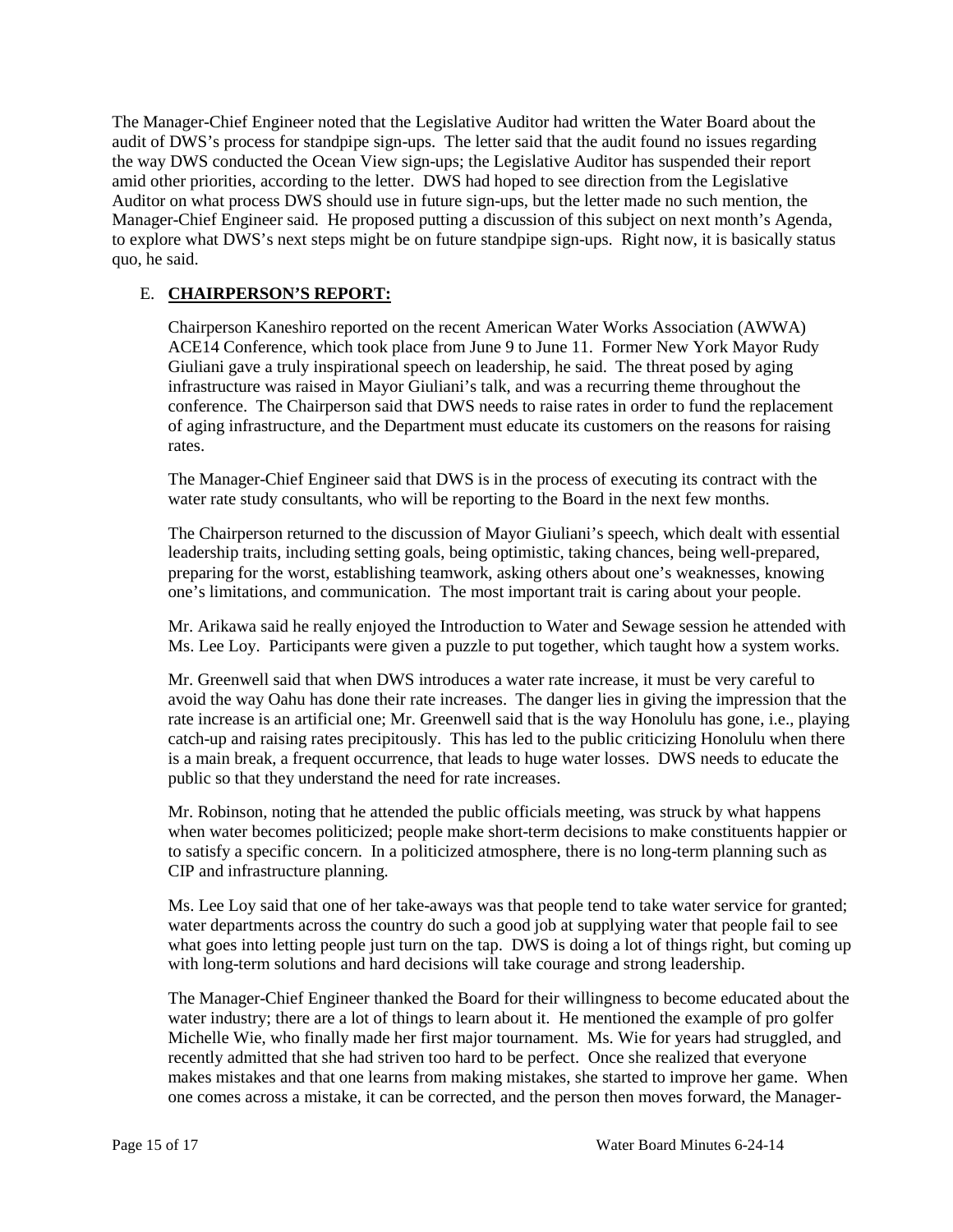Chief Engineer said. He thanked the Board members who attended the conference, and apologized for the cramped hotel accommodations.

Chairperson Kaneshiro encouraged the Board to attend the Kona Water Roundtable, scheduled for July 2.

Mr. Robinson asked the Manager-Chief Engineer if the Department had pursued the offer made at last month's Board meeting by Mr. Bill Shontell. Mr. Shontell, representing Surety Kohala Corporation, offered DWS a well that Surety drilled in 2006-2007 in Hāwī. Mr. Robinson asked if Mr. Shontell could be invited to the July Board meeting.

The Manager-Chief Engineer said that Mr. Shontell was willing to give the well to DWS, but the Department is close to doing what it needs to do with its Hala'ula Well. He said it was good to hear Mr. Shontell's offer, which DWS appreciates. If and when DWS needs to, the Department will take Mr. Shontell up on his offer, the Manager-Chief Engineer said.

Mr. Greenwell said that this looks to become a bit of a discussion.

Chairperson Kaneshiro said that this discussion should be put on the Agenda.

Mr. Robinson agreed that it should be agendized.

Mr. Greenwell said that the Board needs to talk about this opportunity a bit more.

Chairperson Kaneshiro said that such opportunities do not knock too often.

Mr. Greenwell said that there is more to the subject.

Chairperson Kaneshiro asked the Secretary to agendize this item.

The Secretary, in summary, said that the item would be a discussion of Mr. Shontell's offer vis a vis the Hala'ula Well.

Chairperson Kaneshiro instructed the Secretary to agendize that.

Mr. Arikawa said he just wanted to add that he enjoyed watching DWS's pipe tapping team compete at the ACE14 conference, and it was a shame that they did not do well. One of the complaints was that they had old equipment to practice on; he suggested getting newer equipment for them to practice on.

## 9) ANNOUNCEMENTS:

## 1. **Next Regular Meeting:**

The next meeting of the Water Board will be held at 10:00 a.m. on July 22, 2014, at the Department of Water Supply, Operations Center Conference Room, 889 Leilani Street, Hilo, HI.

## 2. **Following Meeting:**

The following meeting of the Water Board is scheduled for August 26, 2014, at 10:00 a.m. at the West Hawai'i Civic Center, Community Center, Bldg. G, 74-5044 Ane Keohokalole Hwy., Kailua-Kona, HI.

#### 10) ADJOURNMENT

ACTION: Mr. Arikawa moved to adjourn; seconded by Mr. Robinson, and carried unanimously by voice vote.

Chairperson Kaneshiro adjourned the meeting at 11:26 a.m.